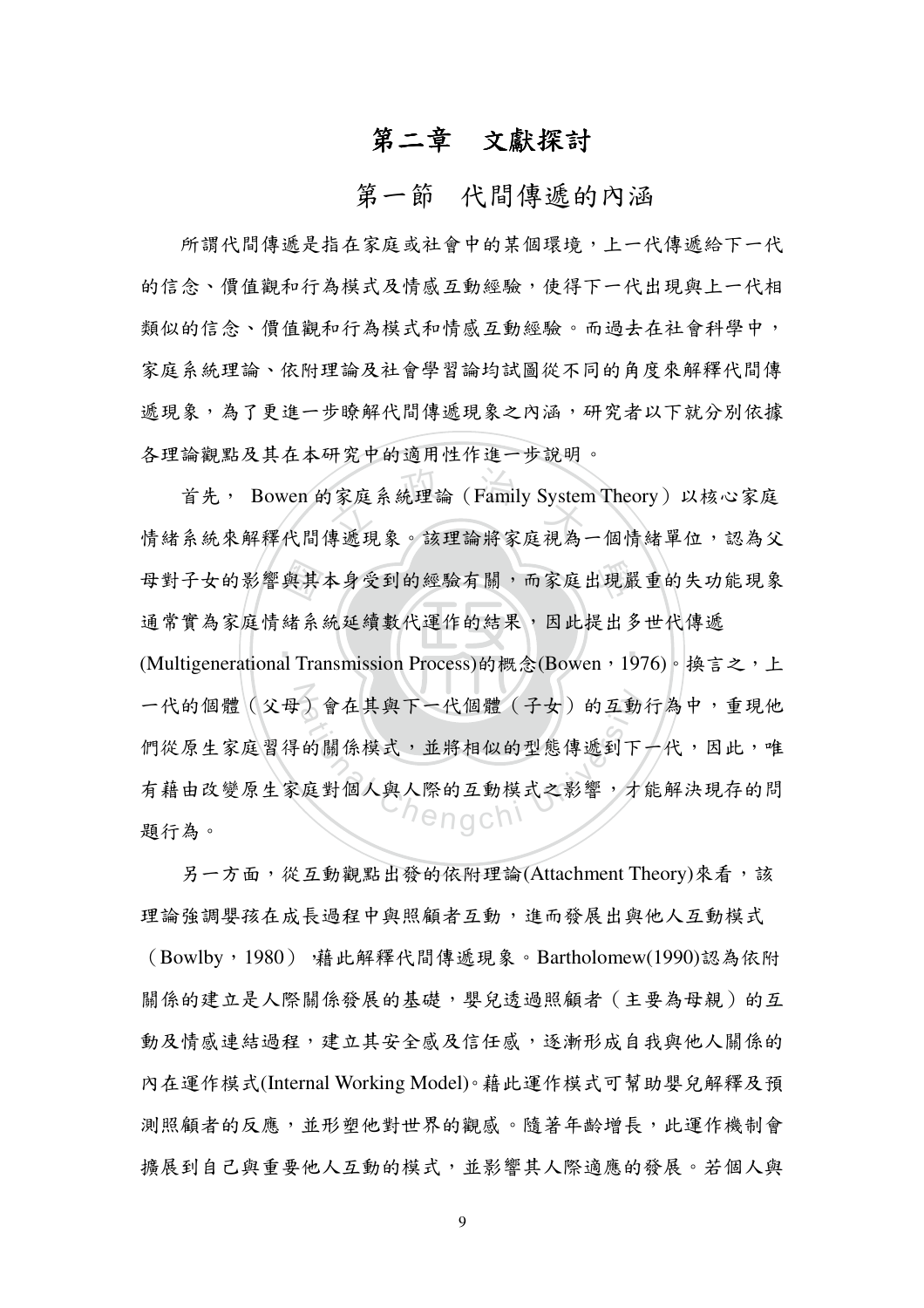照顧者間發展出良好的依附關係會對其自我與他人的內在運作模式產生 正面的影響。當個人與照顧者互動時,發展出安全依附型態,其適應力較 好,較能與他人建立良好穩定的關係,並展現出較多的信任。相反地,若 與照顧者間發展出不安全依附關係的話 (焦慮型依附、矛盾型依附) 側 會缺乏人際關係的安全感,較不易與他人發展出信任的關係,而個人幼時 與照顧者發展出的依附關係及內在運作模式會透過與親代相類似的教養 方式重複展現在與下一使其下一代也發展出相類似的行為 模式,形成代間傳遞關係 (Obegi, Morrison, & Shaver, 2004;歐陽儀、吳 麗娟, 1998)。

學習(Bandura, 1986)。人類藉由觀察社會楷模 (model) 的示範,透過直<br>接模仿 (direct modeling) 綜合模仿 (synthesized modeling) 、象徵模仿 (Social Learning Theory) 則認 接模仿(direct modeling) 綜合模仿(synthesized modeling) 像徵模仿 (symbolic modeling)或抽象模仿 (abstract modeling) 等方式,學習如何 977)。該理論指出學習的要素是要確認:<br>果的增強、及引導學習者的認知歷程與:<br>加入認知機制的概念,認為個人的思維 至於社會學習論 (Social Learning Theory) 則認為人類行為的起源除 了經由實作學習,還會透過觀察他人行為反應及其結果在替代基礎上產生 行為 (Bandura, 1977) 該理論指出學習的要素是要確認適當的楷模或示 靶者、具行為及結未的增强、及引导学省者的認知歴程與勤作歴程。因此 社會學習論進一步加入認知機制的概念,認為個人的思維歷程及其如何理 解所處的世界會影響他對事物的觀感,進而左右其行為與態度。

依據社會學習理論的觀點,人類行為模式並非完全受制於本能或環境 刺激,而是環境因素、個人對環境的認知,以及個人行為三者,彼此交互 影響,形成「三元交互決定論」,最後才決定學習到的行為。個人藉由不 斷吸收外界新的刺激及修正其觀念來建構對現實世界的認知基模,進而發 展出自我認可的內在標準,影響其行為熊度及思考模式。換言之,行為的 基礎具有三個基本的相互聯繫機制: (1)替代學習歷程,學習者透過觀 察楷模行為及其行為結果是受到增強或懲罰,而學習到行為; 2)認知歷 程,人類透過使用符號訊息的交流及預見結果的能力來調整其行為; 6)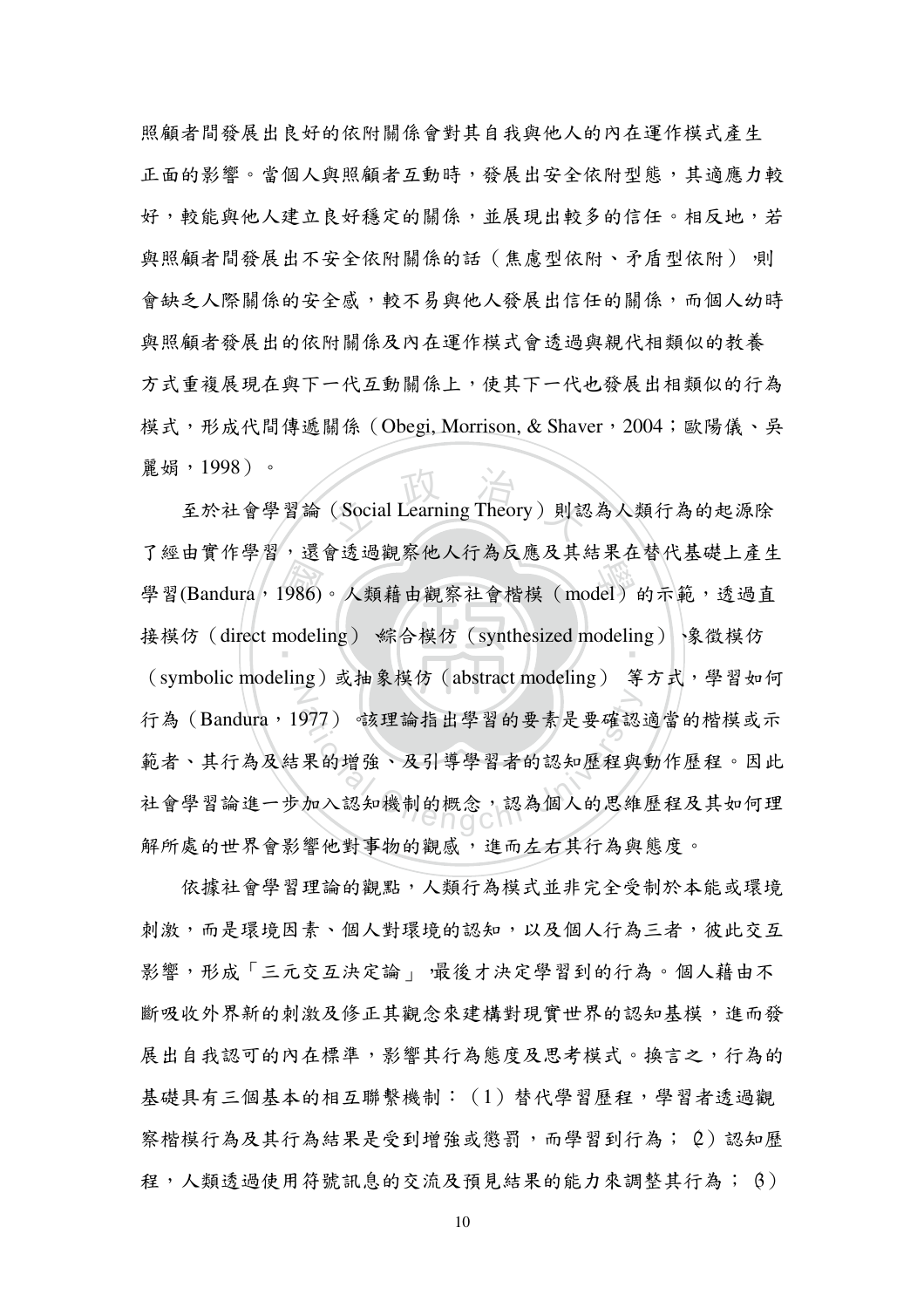自我調節歷程,個人的行為會依據自我的行為準則以及對自己行為所作的 自我評價來調節反應 (廖克玲, 1982)。

價 效 片 的万式。也就走說,個人任成1<br>父母的行為或態度,發展出一 (sorport, as, ABO, 以入在究出只又不然以出行為以人 保监既以恐及 万 式後, 透 遒 仿 效 及 强 化 学 智 到 嚴 庽 的 官 教 万 式 , 進 而 認 问 父 母 的 厭 庽 官<br>一 教行為或走住沒有具他官教力式的比對下,便曾複製父母的官教力式,以 下一代(吳齊殷、高美英,1997)就曾<br>與父母對子女的管教方式之間的關係是<br>式之中,所以以一種直接反映的方式反 在社會化過程中,父母通常是子女第一個可以就近觀察的行為楷模; 下一代藉由觀察父母的行為及其行為結果進而學習、模仿他們的態度、價 值觀及行為規範,經由認知歷程及自我調節歷程,逐漸形塑成個人的人格 特質。透過這種觀察學習方式,子女將父母的價值觀、人際互動行為模式 內化成自己的一部份,作為個人的處世標準,並成為與他人互動、發展人 際關係的憑藉。其影響不止作用在青少年子女身上,其至會持續影響成年 子女未來管教下一代的方式。也就是說,個人在成長過程中,透過家庭事 忓个断的刺激及知觉父母的行為或悲度,赞展出一套與父母類似劇<mark>不</mark> (script)的認知基模,使其表現出與父母類似的行為模式、價值觀或態度, 嚴厲的方式來管教下一代(吳齊殷、高美英,1997) 就曾有學者認為, 祖父母的管教子女的管教方式之間的關係是因為個人長久 恭路在該種官教万式之甲,所以以一種直接反映的万式反映在十女身上, 而沒有想過有其他的方式,因而造成管教方式之代間傳遞現象的發生。

Chen and Kaplan  $(2001)$ 曾指出,若子女在青少年時期接受到較好的 管教經驗有助於其發展良好的人際關係,心理困擾較少,社會參與情形較 佳,有助於他們本身成為父母或教師時,管教下一代也會採用較適當的方 式,使正向的管教方式產生代間傳遞的現象。

教師在其成長以及成為教師的過程中,受到許多重要他人的影響,而 在這些過程中其過去重要的受管教經驗將可能成為其形塑個人管教方式 的重要仿同或是修正的方向,所以研究者認為教師管教方式的代間傳遞現 象將可能因此形成,乃成為本研究所欲驗證的重點所在。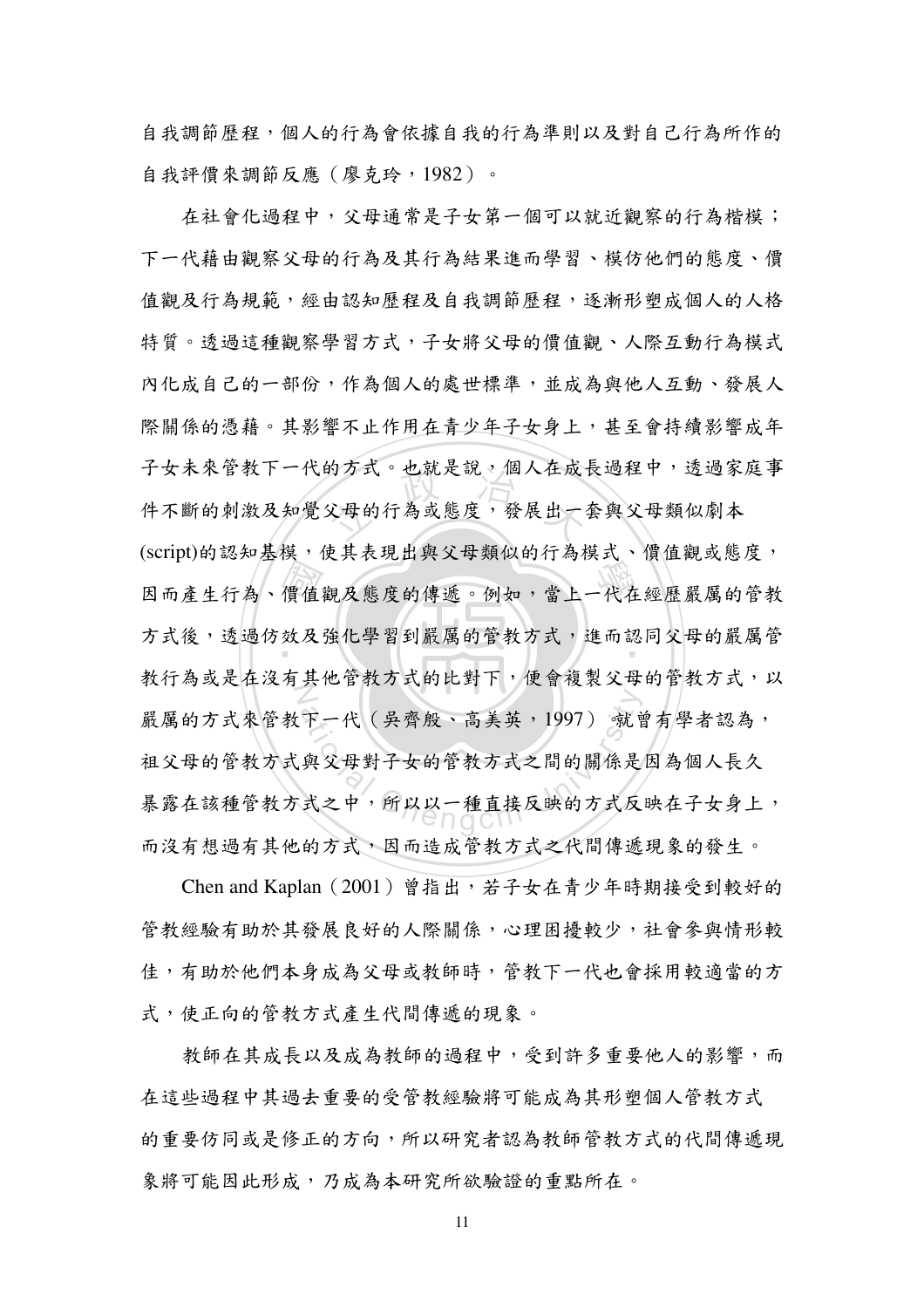第二節 父母管教方式野教師管教方式的直接影響

童年的經驗是決定個體管教方式之重要關鍵因素之一 (Main, Cassidy  $\&$  Kaplan, 1985) ,因為過去於原生家庭中父母在與子女互動上的反應程 度、拒絕、矛盾的管教行為,會形成子女的內在運作模式,當子女成為管 教者時,這個內在運作模式就成為影響其反應自己的受管教者需求的重要 因素。另外,根據許多的研究結果亦顯示,影響管教者採用嚴厲的管教方 式來管教兒童,最重要的決定因素為管教者在兒童時期曾經歷過嚴厲的懲 罰 (Steinmetz, 1977、1987)。

‧p 197<br>不當<br>;Gre 里論曾提出成人行為的形塑來1<br>landura,1969;Berkowitz,196 早在 1960 年代和 1970 年代早期的許多研究結果也都指出,採用嚴厲的管 Galdston,1965;Green, Gaines, & Sandgrund,1974;Kempe, Silverman, Steele, Droegmueller, & Silver, 1962 ; Silver, Dublin, & Lourie, 1969 ; er, & Silver, 1962, Silver, Dublin, &<br>1968) 後來仍有多數學者的研究結果<br>& Berlin, 1977; Isaacs, 1981; Lieh-Mak<br>tton, 1985) 不斷提出證據證實, 那些受 个俚俚社曾学曶埋論曾徒出成人行為的形塑米目於逡逈干期經驗的 模仿、認同與制約 (Bandura, 1969; Berkowitz, 1964; Maccoby, 1968), 教方式和曾經為不當管教的受害者之間有強烈的關連(Fontana, 1968; Steele & Pollack,1968)後來仍有多數學者的研究結果(Carroll,1977; Gillespie, Seaberg, & Berlin<sup>,</sup> 1977; Isaacs<sup>,</sup> 1981; Lieh-Mak, Chung, & Liu<sup>,</sup> 1983; Webster-Stratton, 1985)不斷提出證據證實,那些受到體罰的孩子, 在成人以後,通常傾向會同樣的方式來對待他們的孩子, Kempe and Kempe (1978)稱之為「虐待的循環」(the cycle of abuse), Jayartne (1977)也指出 下一代的孩子會內化他們所經驗到的控制模式,且這些模式會重複地出現 在下一代。因此,嚴厲的管教方式提供孩子在對待他們自己的孩子上一個 父母角色或是權力者(控制者)的腳本。

而至於近代的研究結果多數仍指出,曾受到嚴厲管教的成長史與當前 所使用的管教方式現況有中度的關係存在 (Egeland, Jacobvitz, & Papatola  $\cdot$  1987 ; Herrenkohl, Herrenkohl,  $\&$  Toedter  $\cdot$  1983 ; Hunter  $\&$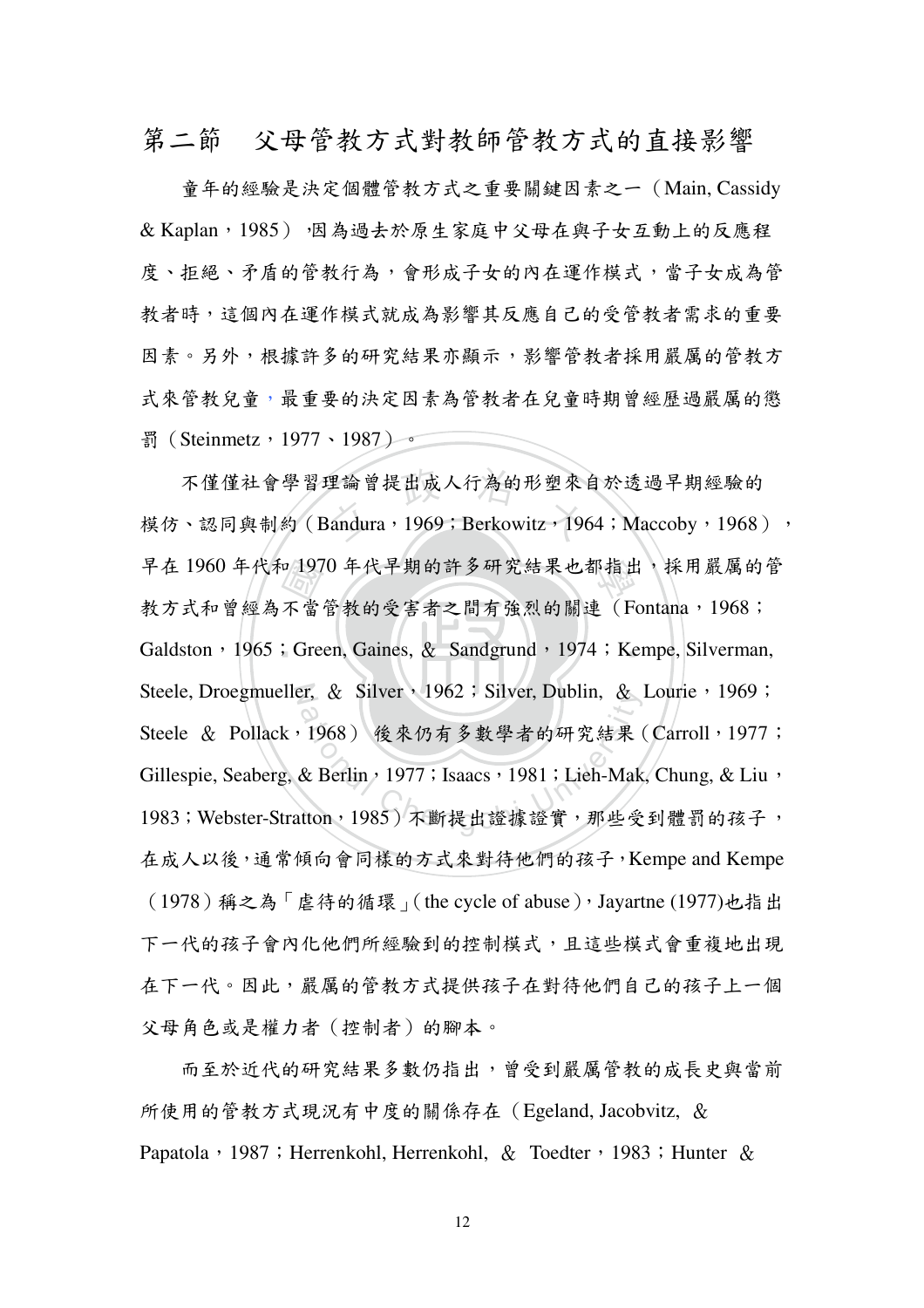Kilstorm,1979;Straus,1983;Straus,Gelles, & Steinmetz,1980),Patterson 等人 (Patterson, 1982; Patterson, DeBarshe, & Ramsey, 1989) 也提出有 力的證據指出,那些受到有爆發性、憤怒性和威脅等特性的父母管教的 人,傾向會用具有攻擊性的行為來管教他/她的孩子。另外, Simons 與其 同儕(1991)也提出一個路徑模式,指出嚴厲的父母管教可以預測子女後 來採取嚴厲的管教方式。而另外多數的研究亦多肯定母親與外婆管教方式 有代間傳遞的現象,例如: Covell, Grusec, and King (1990) 以 32 組母親-外祖母配對,探討其管教方式的相關性,結果發現外祖母的獨裁式管教方 式與母親的獨裁式管教方式之間有正相關。Jacobvitz, Morgan,

 國 學 ठޑǴԜѦǴঃऩᆅ௲БԄࣁၸߥࡋៈޑѦஇǴځζޑٽᆅ௲БԄΨӛ 牧カ式之間有止相關。Jacobvit<br>(1991、1992)以 49 組外婆母親 ‧ ܭၸߥࡋៈǴԶЪ҆ᒃӛ٬ҔமڋᆶυੋޑБݤჹࡑԾρޑηζǶନΑ 女性以外,男性的管教方式代間傳遞現象也獲得證實, Shears, Summers, McLaughlin (2006)針對低社經家庭父親 Kretchmar,and Morgan(1991、1992)以 49 組外婆母親-六個月大的嬰孩之配 對為研究對象,發現外婆與母親在回憶過去其母親接納式的管教方式是一 Boller, and Barclay-McLaughlin (2006)針對低社經家庭父親管教方式的代 间博遞採討也發現,义親對待下一代十女的官教方式,曾安到他們目已父 親對待他們的方式而影響。

在國內的相關研究方面,歐陽儀 (1997) 針對台北地區 338 組青少年 子女與母親的配對研究也與國外的研究有一致的發現,其研究結果指出外 婆的管教方式之間有典型相關存在,外婆的管教方式與 母親的管教方式可能有直接代間傳遞的關係存在。

不過,雖然過去多數的研究都證實負向管教方式的代間傳遞現象,然 而 Grusec (1991)也指出,事實上,也有少數的研究亦證實正向的管教方式 也會有代間傳遞的現象, Olson (1992)以 80 組母親-外婆配對, 結果發現對 於女兒來說管教方式的代間傳遞現象,不僅僅包括外婆的管教方式在限制 向度上比較高時,母親的管教方式亦然,在管教方式中的關懷向度上也有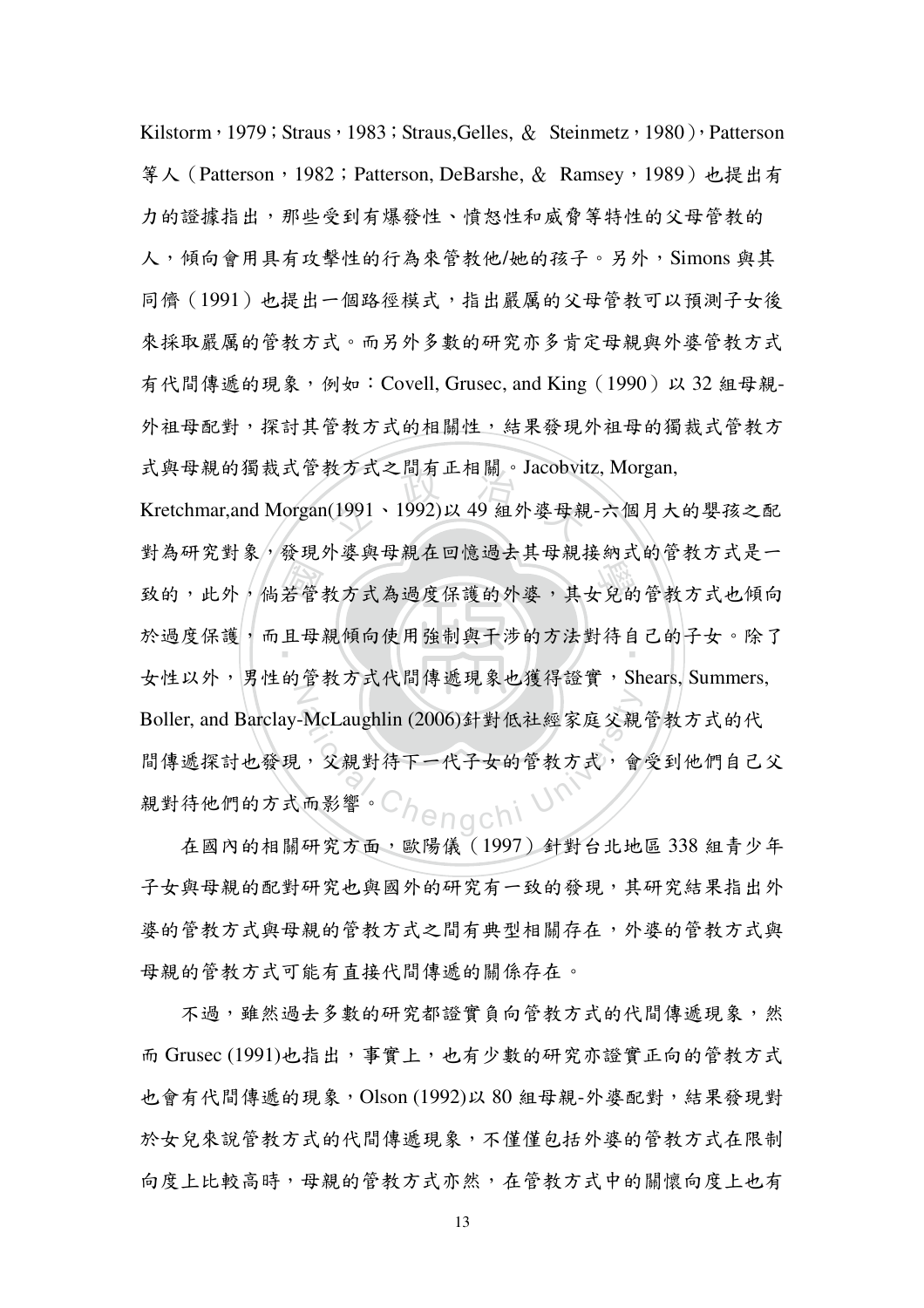相似的現象出現。Olson 指出這些代間傳遞的行為主要是當女兒在成長過 程中觀察學習到母親的管教方式,則當他們日後為人母時在管教子女時就 會以此為範本,表現出相似的行為。Belsky, Jaffee, Sligo, Woodward, and Silva (2005)也同樣指出當母親在其學齡前的成長經驗中,受到較少權威式 的管教方式來管教方式,會被觀察到以比較溫暖敏感性的管教方式來管教其下一代。 國內歐陽儀 (1997) 也曾指出原生家庭的父母似乎是個體的重要典範,父 母倘若有良好的管教方式,將可能成為子女未來管教下一代的過程上一個 優秀的楷模。

(Col<br>在管 的走,也有学者提出,對於官都<br><br>張的現象,例如 Belsky (1993) 學 ᆶΠжيޑǴCohler and Grunebaum (1981)аΐΜಔ҆ᒃکѦஇଛჹǴ 採討母親與外姿在官教乃式上的差異,結米發現·在官教態度上外姿比母 N ᒃၨૈှ࠸ηޑሡाǴՠࢂѦஇК҆ᒃคݤװڋᔐηζޑགڙϷ 親密感,可見得兩代之間的管教方式仍 另外,值得注意的是,也有學者提出,對於管教方式代間傳遞這樣的 說法要小心有過度誇張的現象,例如 Belsky (1993)及 Main and Goldwyn(1984)所指出的,代間傳遞現象似乎並未普遍出現在所有的上一代 與子女建立適當的親密感,可見得兩代之間的管教方式仍有差異之處; Kaufman and Zigler (1987)也曾指出,幼時受到嚴重體罰的成人,其實只有 三分之一左右比例有這樣代間傳遞的現象, Simons, Whitbeck, Conger, and Wu (1991)也發現祖父母的管教方式和父母所採用的管教方式之間的相關 只有不到.31 的低度相關。歐陽儀 (1997)更進一步詳細指出有些研究發 現管教方式在代間傳遞上並不是全部皆代間傳遞,而是有些管教方式中的 某些特質有傳遞,但有些特質則未直接傳遞,例如, Vermulst, Brock and van Zutphen (1990)在研究外婆與母親的管教方式代間傳遞時,就發現外婆的管 教方是只有在關懷的情感支持部分直接傳遞給母親,限問部分則未傳遞。 Jacobvitz, Morgan, Kretchmar, and Morgan (1991)亦認為管教者在認知上似 乎傾向於不在重複上一代的管教模式來對待下一代。Herman (1995)以 135 组青少年和母親的配對研究,結果亦發現父母親知覺到上一代的管教方式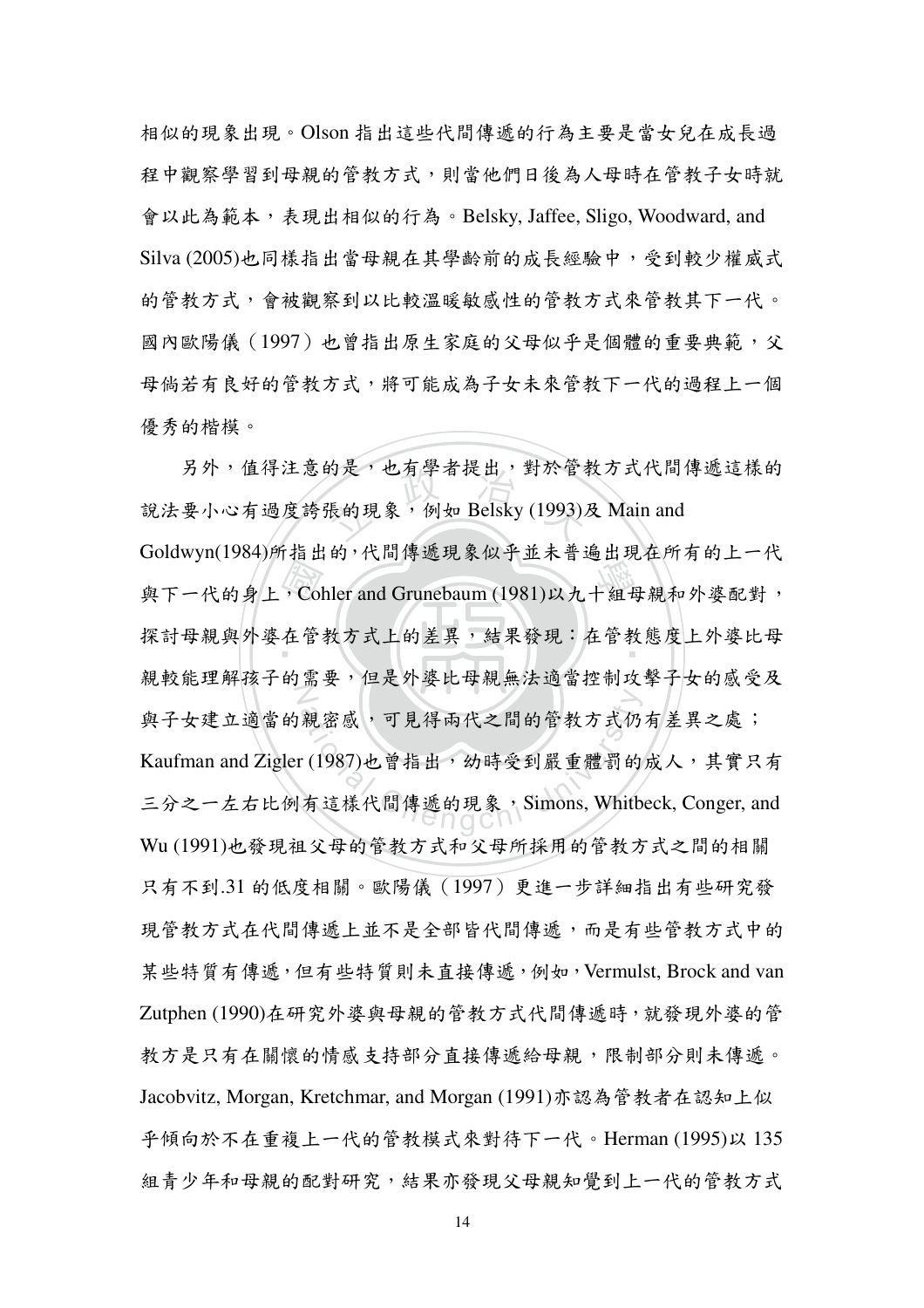與青少年知覺父母的管教方式並沒有完全代間傳遞,可能是知覺過去經驗 的記憶強度影響到個體與下一代的互動及管教方式,因此產生在管教方式 上生氣、愛與理想化會有代間傳遞現象,但是接納、鼓勵等項目則未有顯 著相關產生的現象出現。然研究者認為上述這些研究似乎皆僅僅部分否定 管教方式的代間傳遞現象,但就整體而言,究竟管教方式是否確實存在代 間傳遞的情形有值得進一步深入探討之必要。

er (19)<br>可以<br>11.15 引个富對待的育少年實傾向用<sub>表</sub><br>ett and Kuczynski (1986)的研究 學 Sullivan, and Zuker (1994)วٽูਔයډڙᝄख़ޑᡏᆦᡍёаႣෳ೭٤ ‧ ࠸ηװޑᔐ܄ǶёаـளǴচғৎޑόᆅ௲ᡍቹៜډঁᡏӧჹࡑ 他人上出块个富的行為,而倘右富适個個體成為教師时,定到具个富對符 其周遭的他人,更可能包括他的學生。<br>指出教師在教室中的管教方式會反映出<br>,可以見得教師在原生家庭的發展中所 不過,今研究者關心的並不只是管教方式的家庭內之代間傳遞,而是 原生家庭的管教經驗對教師的影響,例如: Kratcoski and Kratcoski (1982) 發現那些在過去曾受到不當對待的青少年會傾向用暴力來對待他人, McCord(1988)和 Trickett and Kuczynski (1986)的研究也都指出那些受到嚴 重體罰的孩子較有可能亦採取攻擊性的方式來對待他人。Muller, Fitzgerald, 的對象將不僅僅是其周遭的他人,更可能包括他的學生。Murphy and Murphy (1981)就曾指出教師在教室中的管教方式會反映出他在童年時的 受官教經驗。因此,可以見得教師在原生豕庭的發展甲所接受到的官教經 驗是影響教師對待學生以及管教方式的一個重要因素。

因此,綜合上述文獻整理,研究者認為教師可能帶著過去的原生家庭 成長經驗與學生互動以及對學生進行管教,而產生所謂的代間傳遞情形在 教師對學生的管教行為上。

然而,過去不論國內或國外針對教師管教方式的代間傳遞現象之研究 都仍付之關如,但過去關於代間傳遞現象探討的文獻多著重在父母管教方 式的代間傳遞現象,人們通常對於自己本身經驗以外的家庭管教方式的認 識都僅止於表面,因此傾向於認定自己父母的管教方式為典型的管教方 式。因此,倘若在成長的過程中受到父母嚴厲的管教,通常這些父母管教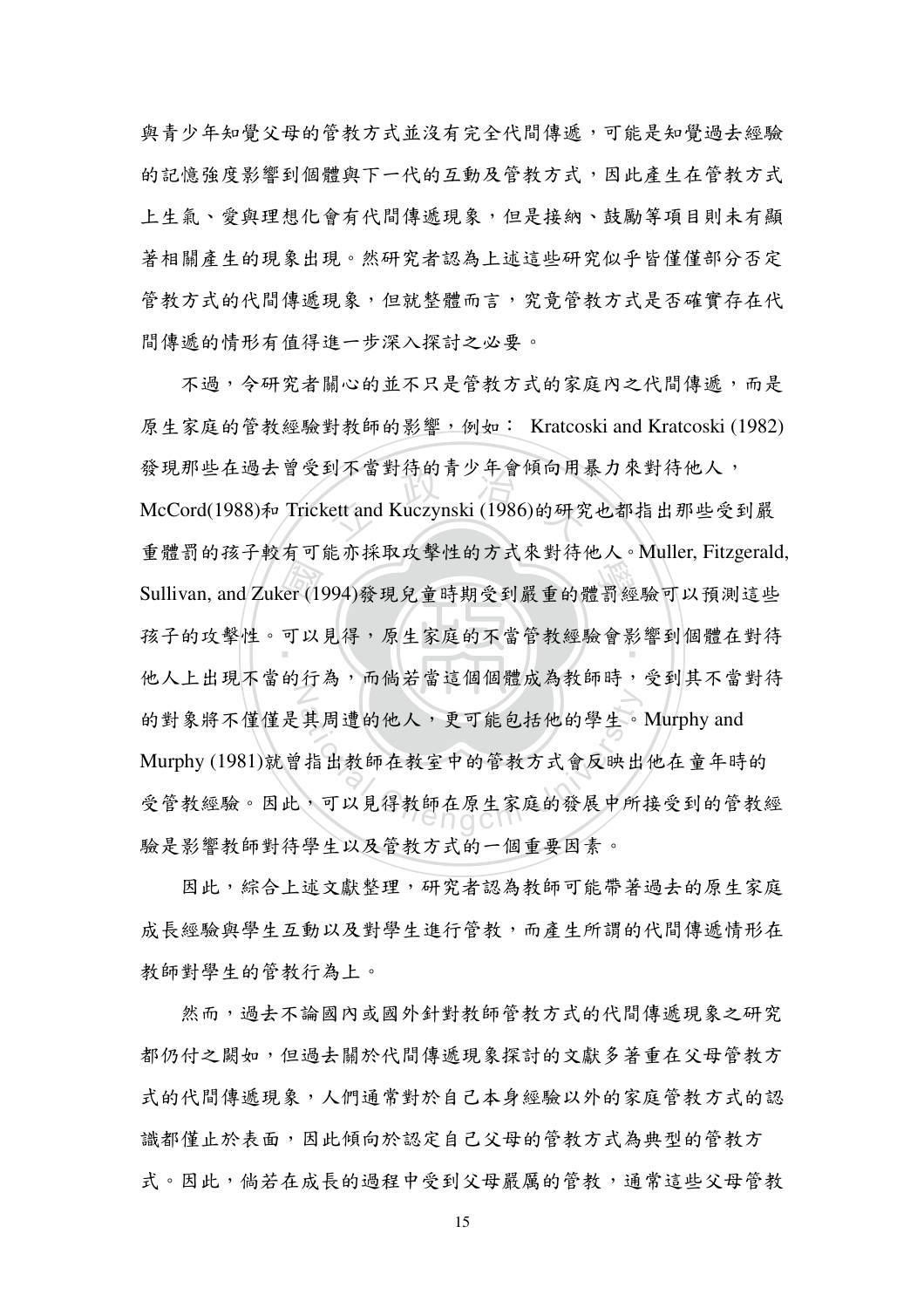的腳本會影響到成人管教子女的方式,而這樣的代間傳遞現象發生的情形 有兩種,第一種是,這種社會化的過程會造成成人在管教子女行為上出現 直接而未經思考的反應性嚴厲管教行為,另外一種則是,這個成人會去擬 定許多傾向或是必會造成嚴厲體罰的規則或是規範式的協議來管教子 女。因此,嚴厲管教的結果可能是直接透過行為反應出來,或是也可能透 過認為嚴厲是正當的這樣的管教信念或管教哲學所間接反映出來。

·<br>,例4<br>39;S 又母對於士女的用巴,所以上3<br><br>在教師管教方式的代間傳遞現 Ξω冰沿出 A., < Τω ΤΟ λ ( Τω Κ Λ ΤΟ ΤΗ ΤΟ ΣΤΑ ΣΗ ΤΟ ΧΥΜΙΟΣ) & Ramsey | 1989 : Simons, Whitbeck, Conger, & Conger , 1990 ) · 這些推論在本研究中的啟示是,研究者認為由於在華人社會中教師與 父母的角色受到「一日為師、終身為父」訓示之影響,因此,教師之於學 生的角色,如同家中父母對於子女的角色,所以上述這樣的現象,研究者 認為也可能同樣反映仕教師官教方式的代間傳遞現彖上,无具過去匕經有 些證據指出,孩子通常會把家庭內這樣具有攻擊性的人際交往模式類化到

國內的研究方面,小胃有研究指出教師官教方式曾受到义母官教方式 2004)針對教師的訪談研究中,受訪者<br>成某種程度的影響,他認為父母親和善<br>會事先將規定或條文講清楚,這樣的家 之影響,熊治剛(2004)針對教師的訪談研究中,受訪者就曾提到父母的 管教熊度,對他造成某種程度的影響,他認為父母親和善的管教給了他極 大的啟示,父母親曾爭先將規定或條又講清楚,這樣的豕庭肖素也深深影 響到他在管教學生時的態度,可以見得在潛移默化中,父母管教方式對於 教師在日後管教學生的方式,產生深遠的影響。因此,研究者認為下一代 教師會從觀察父母親的管教方式,透過直接的學習經驗,使其在管教下一 代的學生時表現出相似的管教方式,意即研究者認為原生家庭父母管教方 式確實會對教師管教方式產生直接的影響,本研究意欲透過實證研究驗證 之。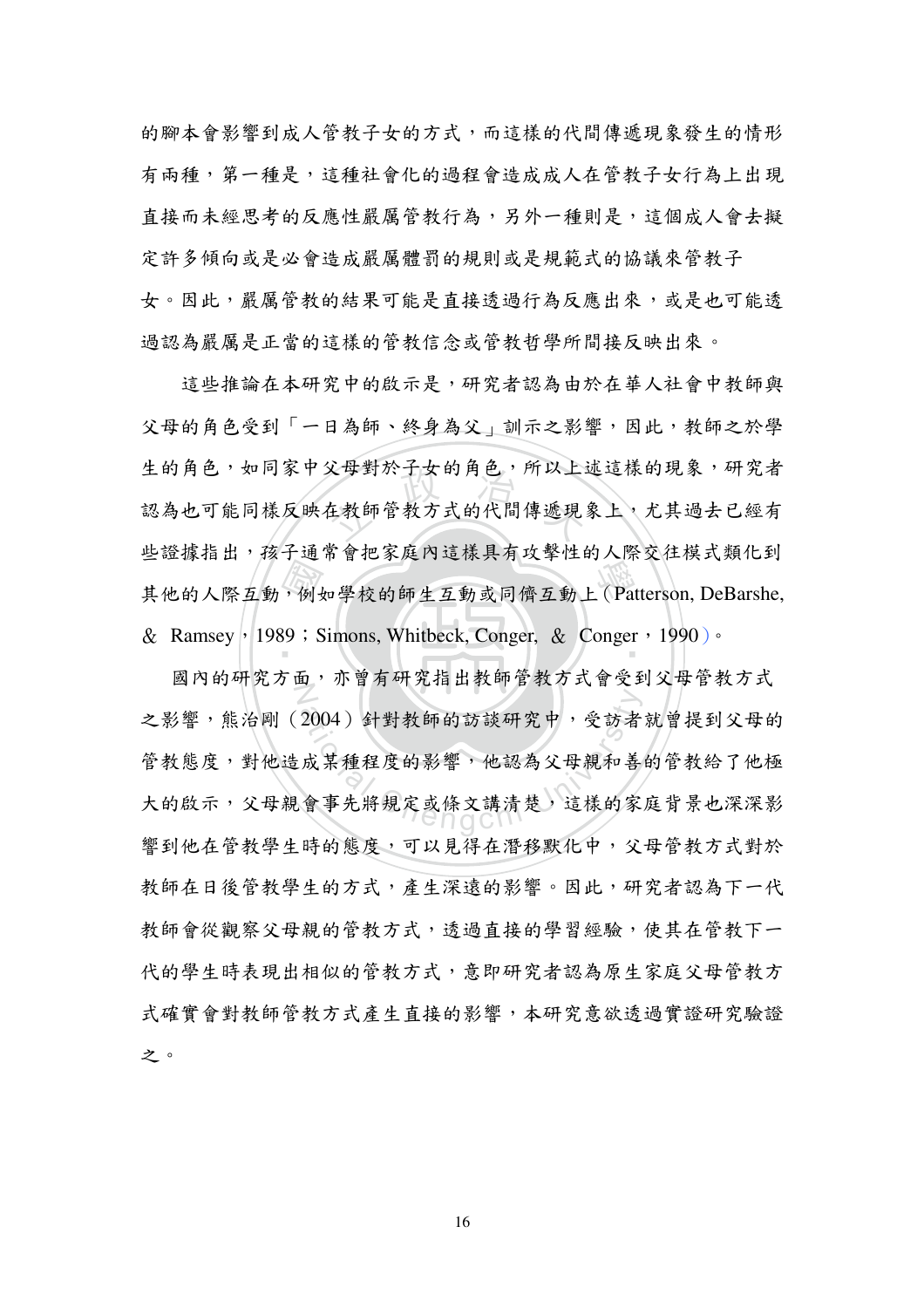### 第三節 上一代教師管教方式 苏丁一代 教師管教方式

### 的直接影響

を種觀察學習會內化成為自我的<br>全用類似反射性與自動化的方 生。因此,專制的教師可能是那些曾經受到專制教師的管教經驗的學生。 針對代間效應的傳遞過程通常用社會學習理論來解釋(Burgess, 1979; Burgess & Youngblade, 1988; Gelles & Straus, 1979; Straus, 1983; Straus, Gelles, & Steinmetz, 1980) 從這個觀點來解釋的研究者們 都認為トー代的嚴厲管對是诱渦楷模和增強影響到下一代, 藉由觀察學習 以及過去與上一代教師互動的經驗過程,下一代的教師會將上一代教師管 教學生的方式作為自己未來為人教師管教方式的典範,學習如何成為一個 教師與官教学生。而這種觀祭学習曾內化成為目我的一部份,個體往往亚 不易覺察到,反倒是會用類似反射性與自動化的方式在教養其下一代的學

‧的教|<br>係 之不 ‧ (健康的,其所調教的學生早期內在客體<br>(師所表現的與上述相反,上一代錯誤的<br><br><br><br><sup>! 學生的成長受到扭曲,則其所管教的學</sup> 若以客體關係之觀點來看,個體與上一代教師之間關係是自然和諧 的丶能包谷教師的不完美之處,亚能感恩與笈上一代的教師,則他們不身 的内社各體關係走健康的,具所調教的学生干期内社各體關係的發展也較 無困擾;但如果教師所表現的與上述相反,上一代錯誤的行為模式與要求 遵行的毒性教條使學生的成長受到扭曲,則其所管教的學生對教師少有正 向情感經驗,並且會發展出不好的內在客體形象,長期以來內化至人格型 態,進而影響其負面的內在自我形象產生,日後為人教師時也會依循自幼 的教育經驗中從上一代教師學來並內化的模式教導自己的學生,使得管教 方式的悲劇代代相傳。

能治剛(2004)曾提到許多第一志願進入教育院系的新鮮人,都認為 某一位優良老師的啟迪,是他們決定獻身教育的重要影響因素。

縱上所述,可以見得生命中某個重要教師對於下一代教師影響之重要 性。研究者認為下一代教師會從印象中觀察上一代重要教師的管教方式, 诱過直接的學習經驗,使其在管教下一代的學生時表現出相似的管教方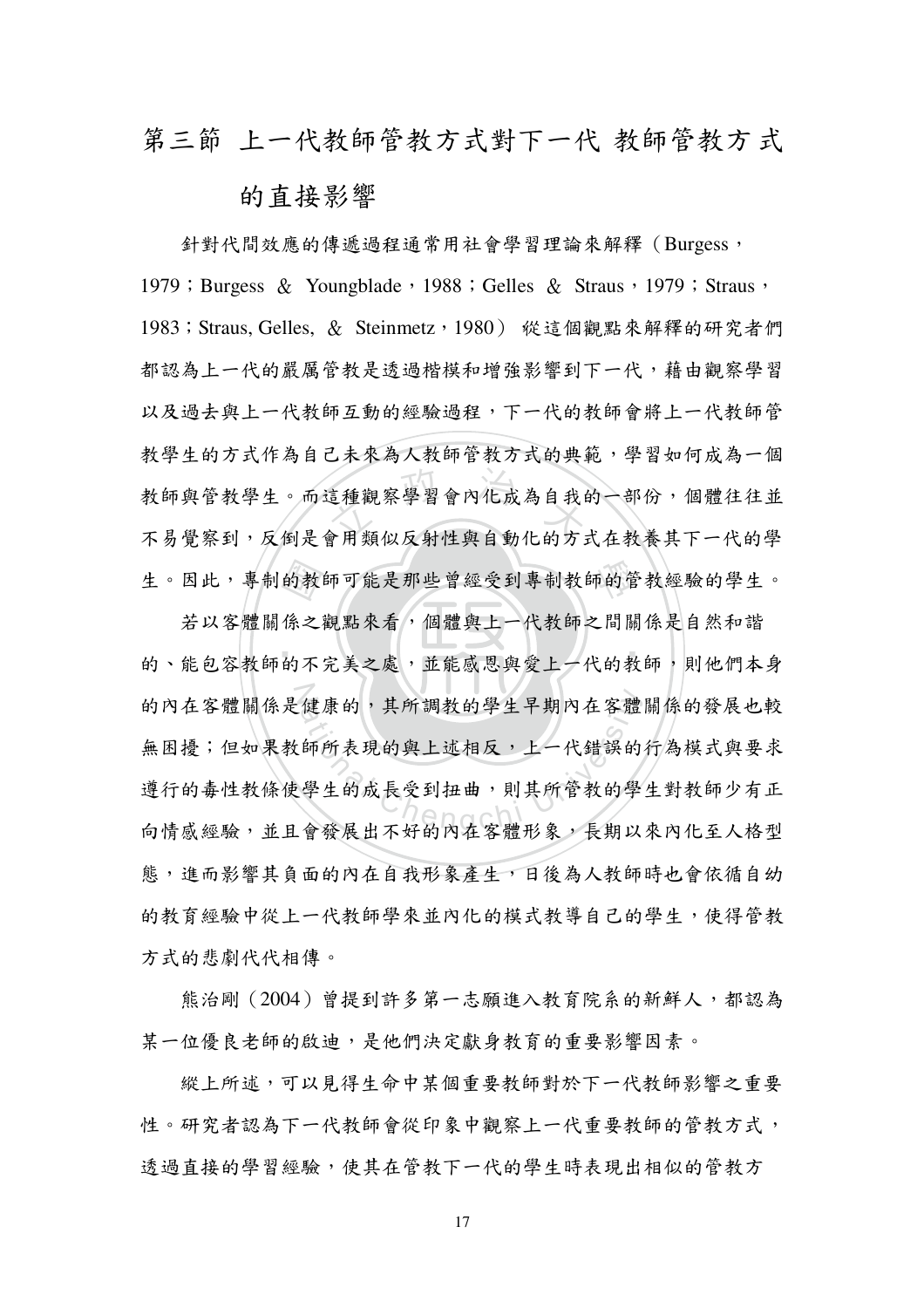式,故本研究假設上一代某一個具有重要影響力之教師的管教方式可能會 直接影響到下一代教師的管教方式,使教師管教方式產生代間的傳遞現 象。

上一代管教方式間接影響下一代教師管教方 第四節

#### 式的可能性

關於代間傳遞現象,行為主義學派多著重於行為的直接模仿與社會學 習的直接傳遞,然而認知學家則認為下一代行為的塑造來自於其對於上一 代行為的認知影響到其信念的形成,在進一步影響到行為的塑造。依據社 會學習理論觀點,個人除了可以直接藉由受到上一代管教經驗的影響,使 教師管教方式產生直接的代間傳遞影響之外,亦可能經由複雜的認知機制 轉化及動作歷程學習,間接地仿效上一代的管教方式,造成上一代管教方 式可以透過間接的傳遞方式影響下一代,使下一代教師表現出相類似的結 果。

教師管教方式的代間傳遞可能有三種可能途徑,第一條路徑是動作歷 程的學習,下一代教師在觀察父母或上一代教師表現時,可能學習到父母 或上一代教師的管教價值觀、信念,進而影響其在管教學生的外顯行為上 表現出與父母或上一代教師相仿的管教方式。第二條可能間接路徑是藉由 認知機制轉化的學習歷程,下一代教師藉由觀察上一代父母或教師的管教 方式,自身認為滿意與否,進而左右到他是否採取與上一代父母或教師類 似的管教方式,由於個人的認知態度可能會影響其行為表現,因此研究者 相信可能還有第三條更為複雜的教師管教方式間接代間傳遞路徑,也就是 教師對上一代管教方式的滿意度會影響到其管教信念,經由管教信念影響 到教師本身的管教方式,使教師管教方式產生間接地傳遞路徑。以下分別 詳細探討教師管教方式可能透過何種間接路徑產生代間傳遞的情形。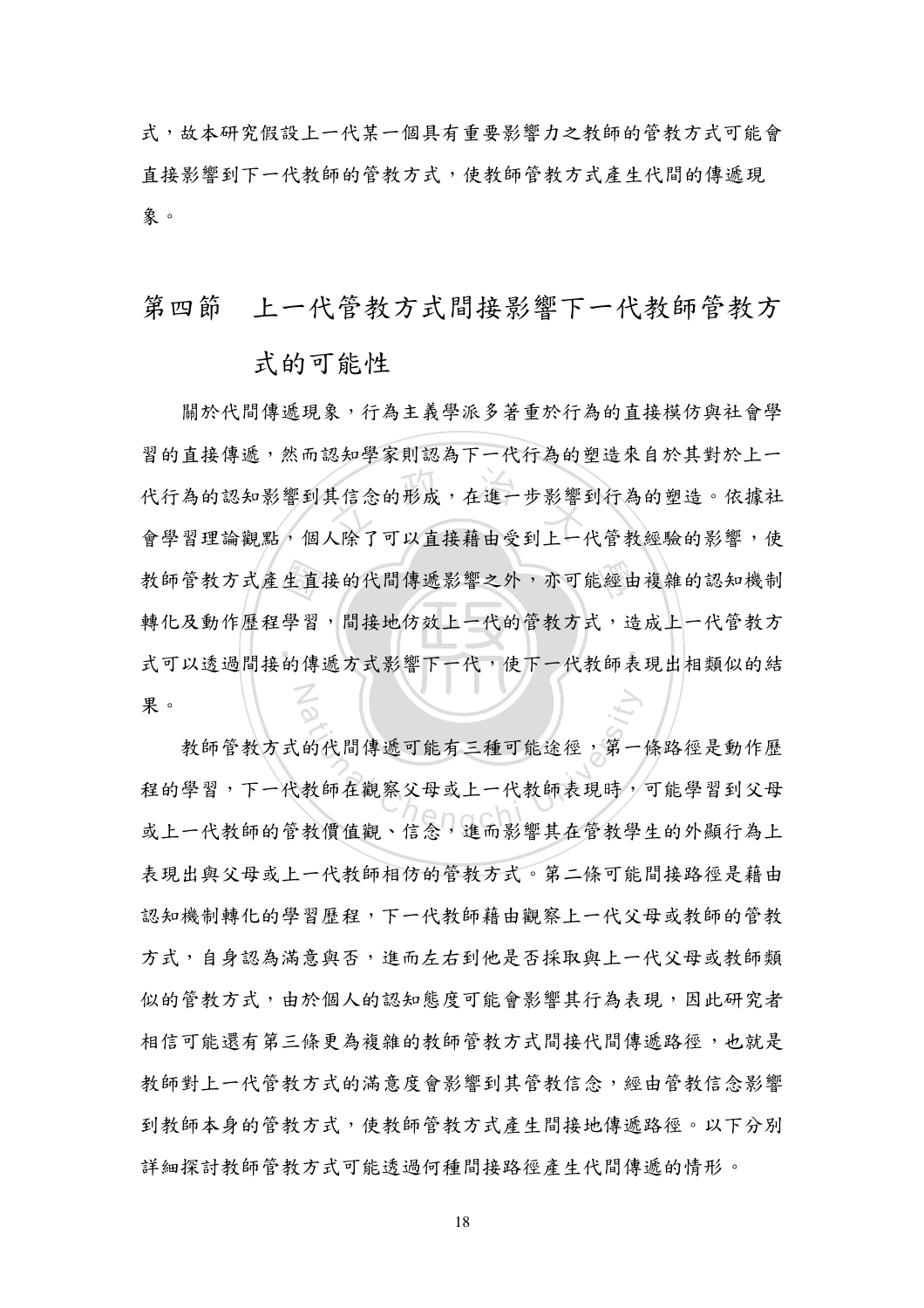#### 壹、教師管教五潤接透過教師管教信念產生代間傳遞

教師信念的影響。 後發,<br>研究<br>。 (1981)研究結果都指出,教師對學生的信念會影響其對學生的態度與管教<br>行為。黃敏 (1994) 曾經運用質的研究中的觀察法和訪談法研究二位國小 教師之教育信念後發現,教師信念會影響教師在教室內的活動和決策。由 ‧ 過去對於教師信念的研究是基於「教師的行為是受其信念所引導」的 假定,雨者之間似乎存在著交互影響的關係,湯仁燕(1993)曾指出,根 據研究教師信念會引導教師行為,兩者之間存在著交互作用的關係,但證 諸國內外文獻,關於教師的行為與教師信念之相互影響情形,並未有一致 的結論,高強華 (1992) 就指出,信念雖然存在每個人的內心,卻未必然 和行為表現有所關連。但 Mayer (1985)則指出,教師行為的不同可說是教 師信念差異的結果。Rose and Medway (1981)以及 Murphy and Murphy (1981)研究結果都指出,教師對學生的信念會影響其對學生的態度與管教 走可知,過去的研究雖未有一致的結論,但多數傾向證實教師行為曾受到

然而對於本研究而言,究竟教師的管教信念與教師實際的管教行為之 究而言, 究竟教師的官教信念與教師實<br>? 在父母管教方式的研究上, 似乎以該<br>係, Simons, Conger, Whitbeck, and Wu (1 间的傩切關係為何? 在父母官教方式的研究上,似乎以證實官教信念與 管教行為之間的關係, Simons, Conger, Whitbeck, and Wu (1991)指出管教的 信念和父母親的嚴厲管教方式有顯著的相關存在。父母親對於嚴格、體罰 的信念與嚴厲的管教方式之間有高相關,尤其又以母親的關係較強。Dix and Grusec (1985)及 Grusec (1991) 也進一步指出父母對於子女的管教行 為會受到父母對於子女行為的信念所影響,教師亦然,可見教師對於學生 的管教信念似乎亦對於教師的管教行為扮演著重要的影響角色。陳敏瑜 (2007)的研究結果更直接驗證,教師的管教信念會影響教師所使用的管 教策略,教師管教信念越傳統,較常使用「要求」的管教策略,而教師管 教信念越開放,則較常使用「反應」的管教策略。可以見得,教師管教信 念似乎確實會對教師管教方式帶來影響。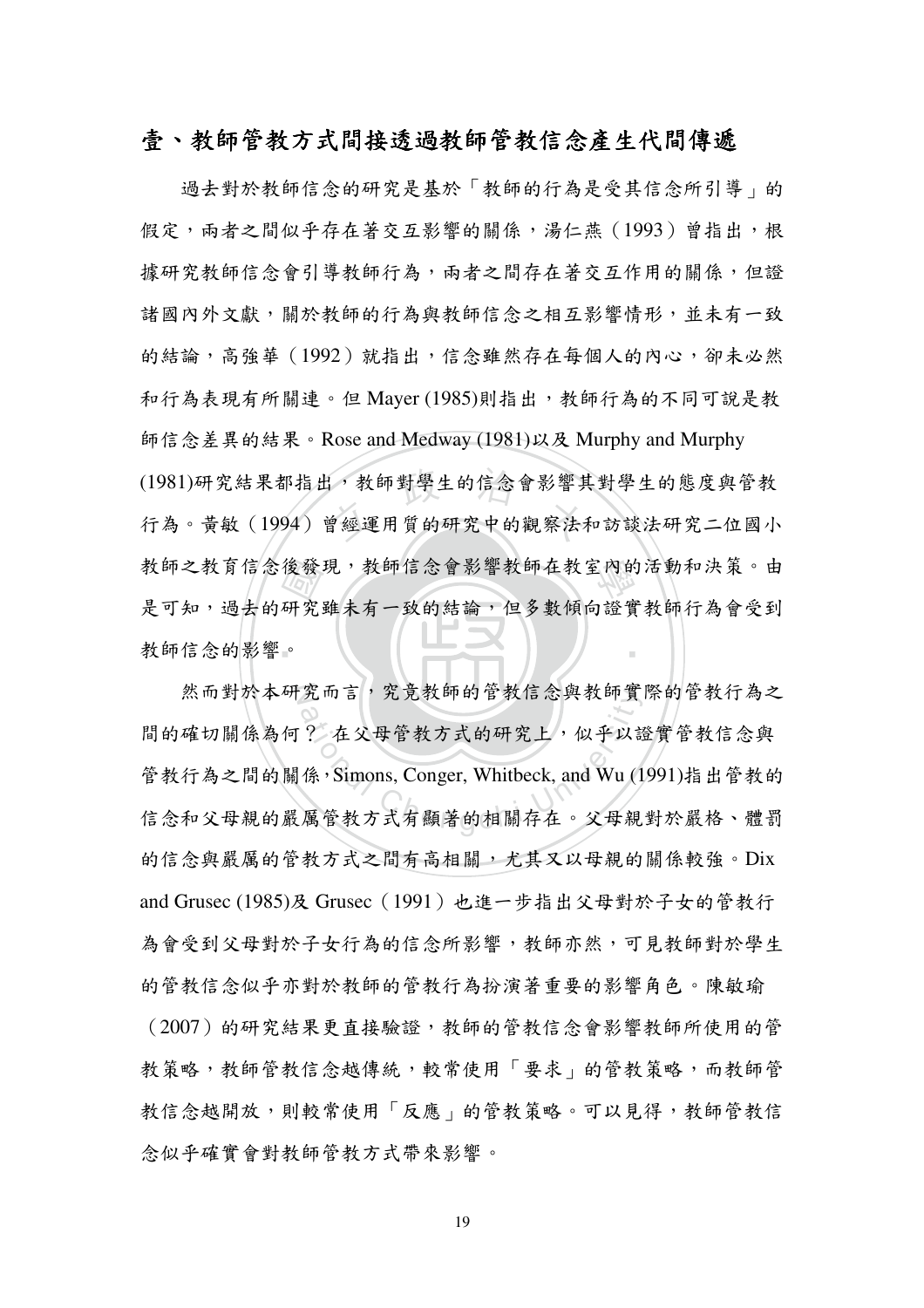<sub>医横田父母那兄所学到的规则有<br><br>指出教師的信念受到父母的影</sub> 然而,除了探討管教信念與管教方式之間的關係之外,我們進一步要 去瞭解的是教師管教信念的來源又是如何呢?Simons, Conger, Whitbeck, and Wu (1991)曾指出,兒童時期曾受到嚴厲管教的父親較傾向相信體罰。 Simons, Beaman, Conger, and Chao (1992)曾研究父母信念對兒童的影響 時,也不僅再度肯定父母的行為對兒童有相當大的影響力,更進一步指出 個人的信念,有大部份是在兒童時期由父母那裡接收來的;雖然父母很少 和兒童討論他們的想法和哲學觀,但是父母會透過他們對待兒童的方式, 傳達給兒童他們的想法,另外,兒童也會透過自己的經驗和觀察父母某種 行為方式的結果,而推廣由父母那兒所學到的規則和原則。Brickhouse and  $\mathsf{Bodner}\ (\,1992\,)$  也曾指出教師的信念受到父母的影響,楊美容( $1994$ )研 究指出工業職業學校化學科教師教學信念會受到過去成長經驗的影響。

出一系無人与大1994年投与后意音文字之公滅民ニ滅部務員<br>除了來自於原生家庭的影響, Raymond (1993)指出教師早期的學校<br>,特別是以前的教師,對於教師的信念亦有關鍵性的影響。黃敏(1994) 經驗,特別是以前的教師,對於教師的信念亦有關鍵性的影響。黃敏(1994) 的研究指出,教師的教育信念曾安到過去胃教過他們的老師所影響。謝思 开究發現,影響高中化學教師教學信念形<br>驗。張毓忠 (1999) 對生活科技教師個<br>因素之一,即為個人的求學經驗。林詹 德(1994)以個案研究發現,影響高中化學教師教學信念形成的因素之一, 即為教師的求學經驗。張毓忠 (1999)對生活科技教師個案研究發現影響 個案教師教學信念因素之一,即為個人的求學經驗。林詹田 (2001) 綜合 各家學者之論述,指出影響教師信念的因素之一即為求學時的老師。熊治 剛(2004)的研究也同樣指出,在求學歷程中,上一代教師的態度會影響 著下一代教師的教育信念,受訪教師在接受中小學基礎教育時的經驗,深 刻的影響了他的教育信念,投入教育事業,他念茲在茲,記取以往老師給 他的感受,因此也以多關懷、多鼓勵的方式來對待學生。

但是過去研究也有不同的意見, Murphy and Murphy (1981)的研究結果 就發現,那些在幼年時期受到懲罰式或是虐待管教的教師,雖然對於學生 會傾向有負面的信念,但並不一定會採用嚴厲的方式來管教學生。但是相 反的,那些不論在家庭或是在學校都受到關心和和善管教的教師,反而贊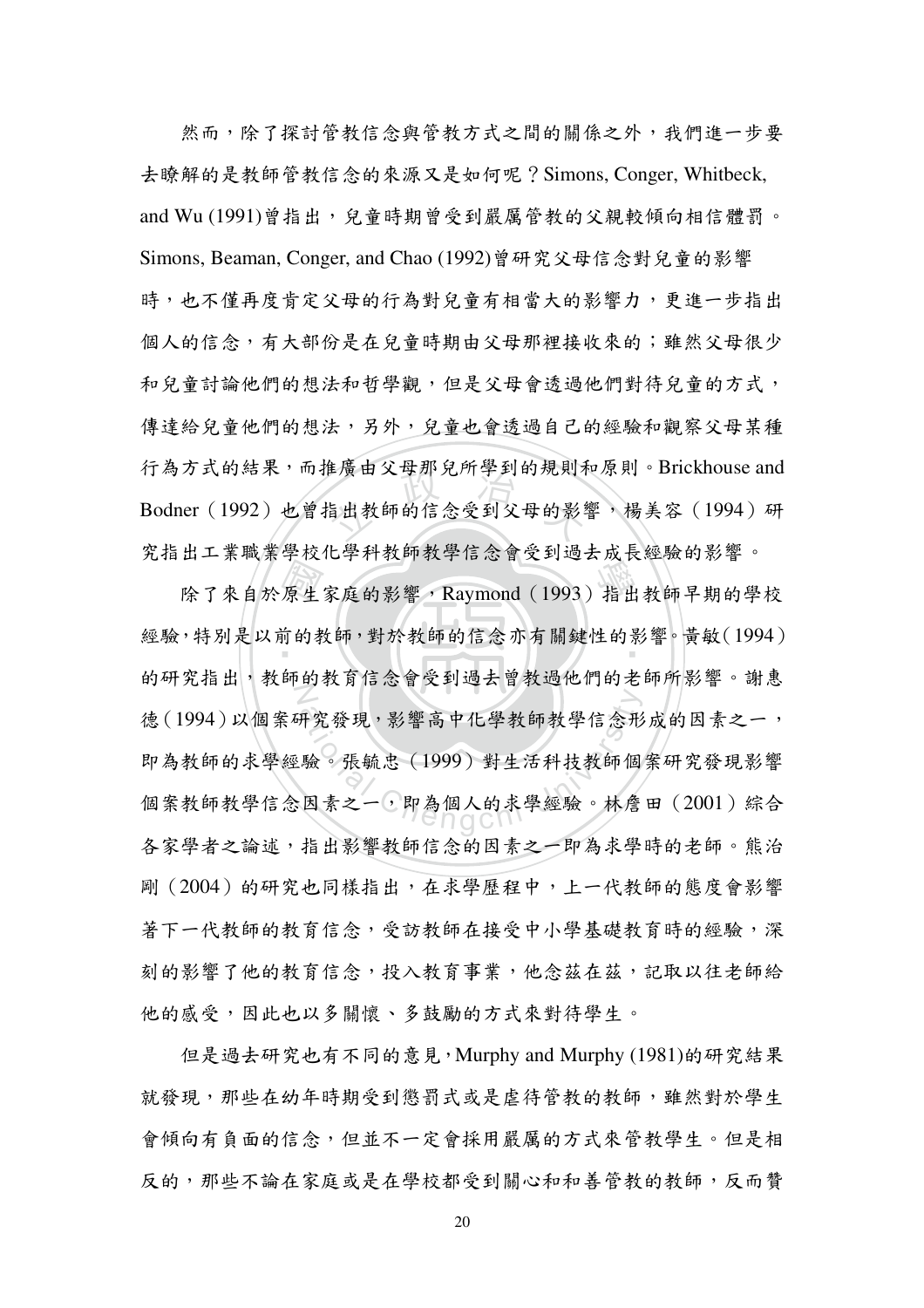成對於學生採取懲罰式的管教方式。這可能是因為這些教師以前在當學生 或是孩子時,就是那些行為表現良好的孩子,所以他們自然認為自己被父 母或是教師喜歡,但是也相對地,對於那些行為表現不佳的學生缺乏同理 心,因此當面對自己的學生表現不佳時,他們的信念會認為那是他們應得 的處罰,因而影響他們採取懲罰式的管教方式來管教這些學生。

即使如此,多數的研究仍傾向認為上一代的管教方式會影響下一代教 師的管教信念,進而影響到教師對於學生所採用的管教方式。研究者亦認 為教師在為人子女或為人學生時,在觀察到上一代父母或教師的管教方 式,會產生其對上一代管教方式的主觀判定,社會學習論認為,當下一代 注意到上一代的行為表現時,會將上一代在家庭或學校場域中的行為模式 以及行為所產生的結果內化保留在記憶中,進而產生認同且相似的價值 觀、信念,作為日後與下一代互動時的行為背後之基礎,所以無形中下一 代教師在管教過程中容易展現與上一代相似的管教方式。因此研究者認為 一個教師的管教信念會深受過去重要他人,包括父母及重要影響之教師的 管教方式的影響,因而進一步型塑出與上一代相似的管教方式,而產生間 Chengchi Unive 接代間傳遞的情形。

### 貳、 教師管教方式間接透過管教方式滿意度產生代間傳遞

研究者在整理過去管教方式的相關研究發現,對於管教方式的滿意度 是個相當重要的變項,例如,王鍾和 (1993) 在父母管教方面的研究,曾 指出父母採用管教方式類型的不同,子女感到滿意的程度有顯著差異存 在。對父母親的管教方式,以「開明權威」及「寬鬆放任」的管教方式類 型最令子女感到满意,且對父母管教方式感到滿意度不同的子女,其行為 表現亦有顯著差異存在。高滿意度者會較優於僅感到低滿意度者。尤其最 重要的是,父母採用不同類型管教方式,對子女行為的影響,會因子女對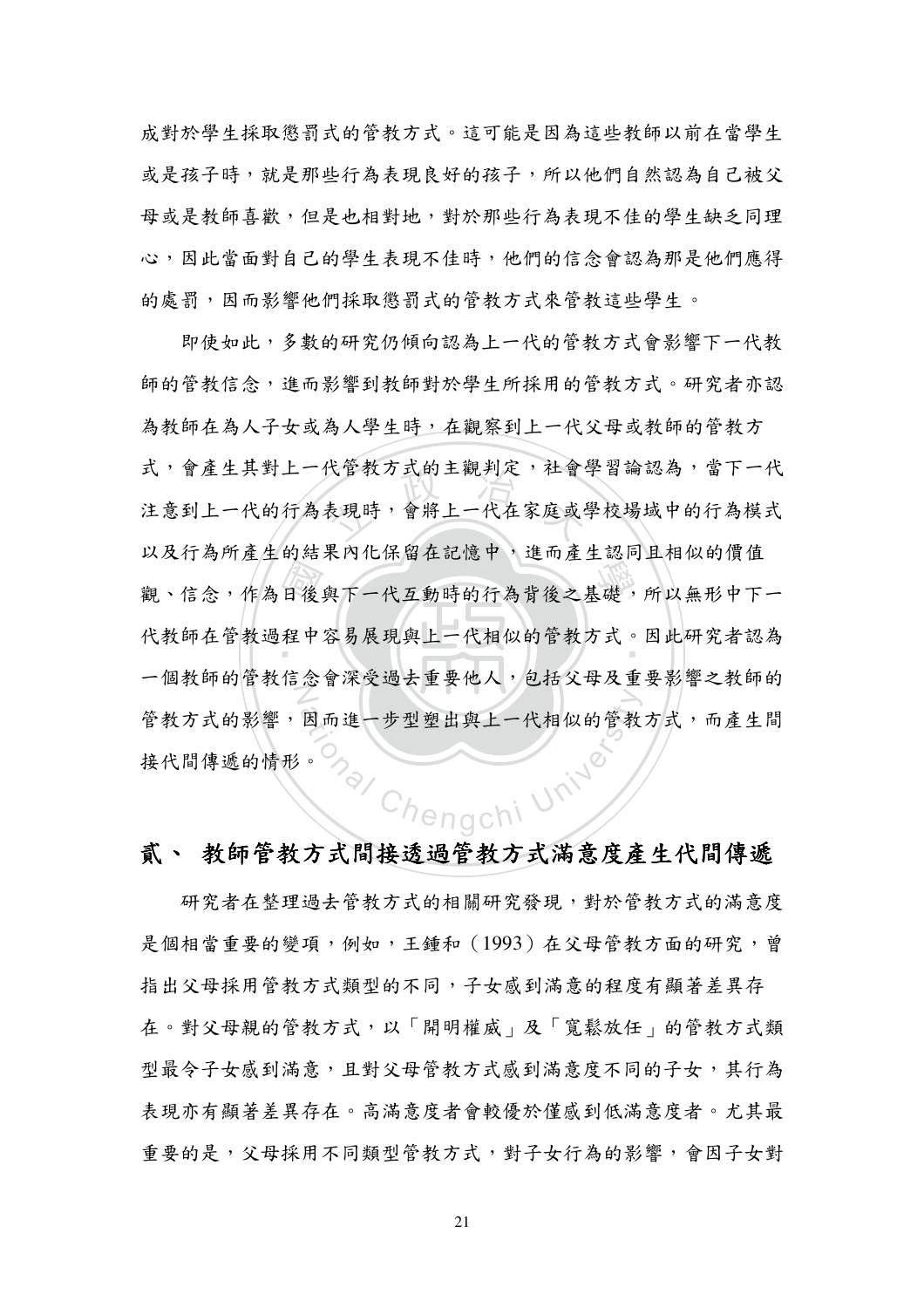) 的官教力式之滿意桂度有左;<br><br>念以及對待下一代的管教方式。 該類型管教方式感到滿意程度的不同,而有差異。孫旻儀 (2005)的研究 亦指出不同教師管教方式類型下的學生,對於教師管教方式的滿意度,會 有顯著差異存在,且以採用「專制權威」管教方式類型者,學生的滿意度 最低,而以「寬鬆放任」的管教方式類型者,其學生的滿意度最高。而學 生對教師管教方式的滿意度與學生的行為表現具有顯著的正相關存在,且 學生對教師管教方式的滿意度是預測學生行為表現的最重要因素。顯見, 下一代對上一代的管教方式的管教方式上有 重要的影響。因此,研究者推論當下一代對於上一代(包括原生家庭父母 及其上一代重要教師)的管教方式之滿意程度有差異時,那些滿意度高或 低者,他們在官教信念以及對符↑一代的官教方式上,可能因此曾有差**兵** 性。

早期其實就曾有學者指出,上一代的管教方式對下一代的管教方式並<br>然是直接傳遞,而是透過下一代對於上一代管教方式的滿意度不同而 个全然走直接得遞,而走透過下一代對於上一代官教乃式的滿意度不同而 N 到滿意,就比較會選擇用上一代的管教<br>過去所受到的上一代的管教方式感到不<br>待下一代。黃迺毓 (1988)亦就認為個 調節影響,例如: Harris (1959)曾指出個體若對於上一代的管教方式感到滿 意,並對自己亦感到滿意,就比較會選擇用上一代的管教方式來管教下一 代;倘若個體對於過去所受到的上一代的管教方式感到不滿意,則可能會 用相反的方式來對待下一代。黃迺毓(1988)亦就認為個體在原生家庭所 經驗到的管教方式若是不滿意或者未能感受到需求被滿足時,通常會以過 度補償 (overcompensation) 的方式來對待下一代。故在此研究中, 研究者 欲探究下一代對上一代〔包括原生家庭的父母及其上一代重要教師〕採用 不同類型管教方式的滿意程度,是否似乎皆直接關連著其在對待下一代管 教方式的採用上之差異。

總之,綜合前面的章節所述,多項研究結果得知,研究者認為若下一 代對上一代(包括原生家庭的父母及其上一代重要教師)管教方式感到滿 意程度不同的話,上一代管教方式涵管教方式滿意度而間接影響到 下一代教師的管教方式,出現所謂間接代間傳遞情形。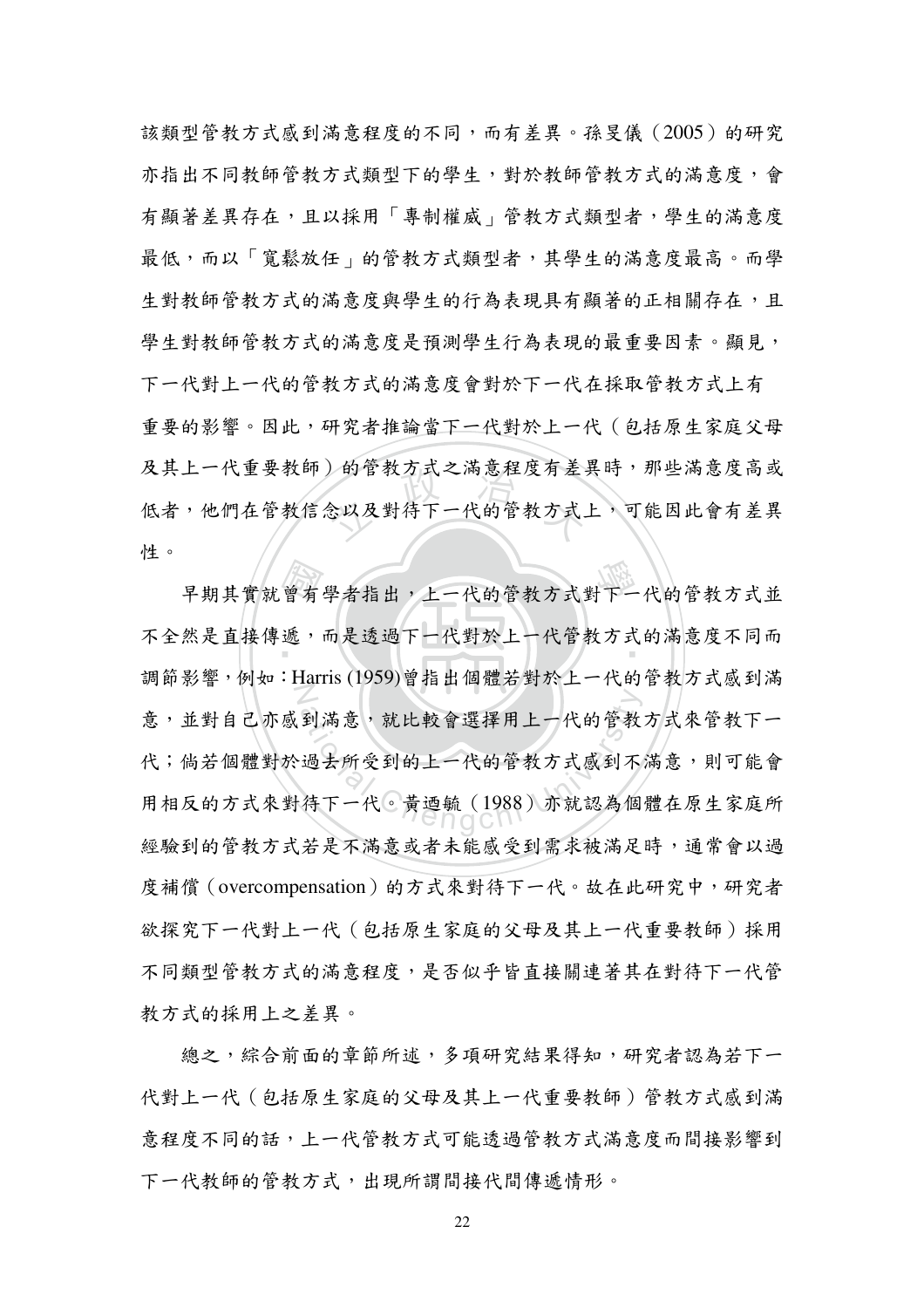#### 參、間接透過管教方式滿意度影響教師管教信念進而產生教

#### 師管教方式的代間傳遞

‧‧ 表 傳 的 ま現, 因此當教師主觀評判上<br><br>方式的満意度, 而管教方式満 信念,使其可能表現出與上一代相似的管教方式。因此,研究者相信,教 Tre 管教方式滿意度進一步影響管教信念,<br>師管教方式代間傳遞形成較複雜的影響 教師管教方式的間接代間傳遞途徑除了可能經由教師管教信念或管 教方式滿意度這兩種方式間接傳遞作用外,另一種更為複雜的可能性,那 便是上一代的管教方式密由管教方式满意度影響了下一代教師的管教信 念, 淮而左右對師對其下一代所採用的管教方式。由社會學習論的觀點來 看,當教師感受到其上一代的管教方式的結果與效用,將之保留並轉化為 心象有意義的符號,影響個人的認知判斷,此態度則會作為個人行為準則 的基礎,影響具行為表現,因此富教師王觀評判上一代的官教万式可能影 響到其對上一代管教方式的滿意度,而管教方式滿意度則會左右到其管教 帥官教万式代间傳承的可能同接路徑屮,除了較為間**早的透**適官教信念或 官教万式满意度的甲介作用使教師官教万式産生代间傳遞路徑外,返可能 透過戦稷裸的經田官教分式滿意度進一步影響官教信念,在對教師官教方 式産生作用,使教師官教万式代间傳遞形成較複維的影響機制。

第五節 不同性别的教師管教方式代間傳遞情形 過去針對教師管教方式的研究都肯定教師管教方式會受到性別的影 響而不同(林清財,1990;林麗琴,1995;莊燿隆,1998;<del>黃</del>姬芬,2001;

葉興華, 1994; Parkay & Conoley, 1981)。

然而不同性別教師所採用的不同管教方式是否是因為其在過去的成 長經驗中受到父母管教方式的影響程度不同所導致,研究者綜觀過去的相 關研究發現,過去關於父母管教方式的性別影響之研究結果指出,男人受 到父親的管教方式影響較大,但是女性受到母親的管教方式的影響較大 (Straus, Gelles, & Steinmetz, 1980) 可以見得,男女生在接收到父母管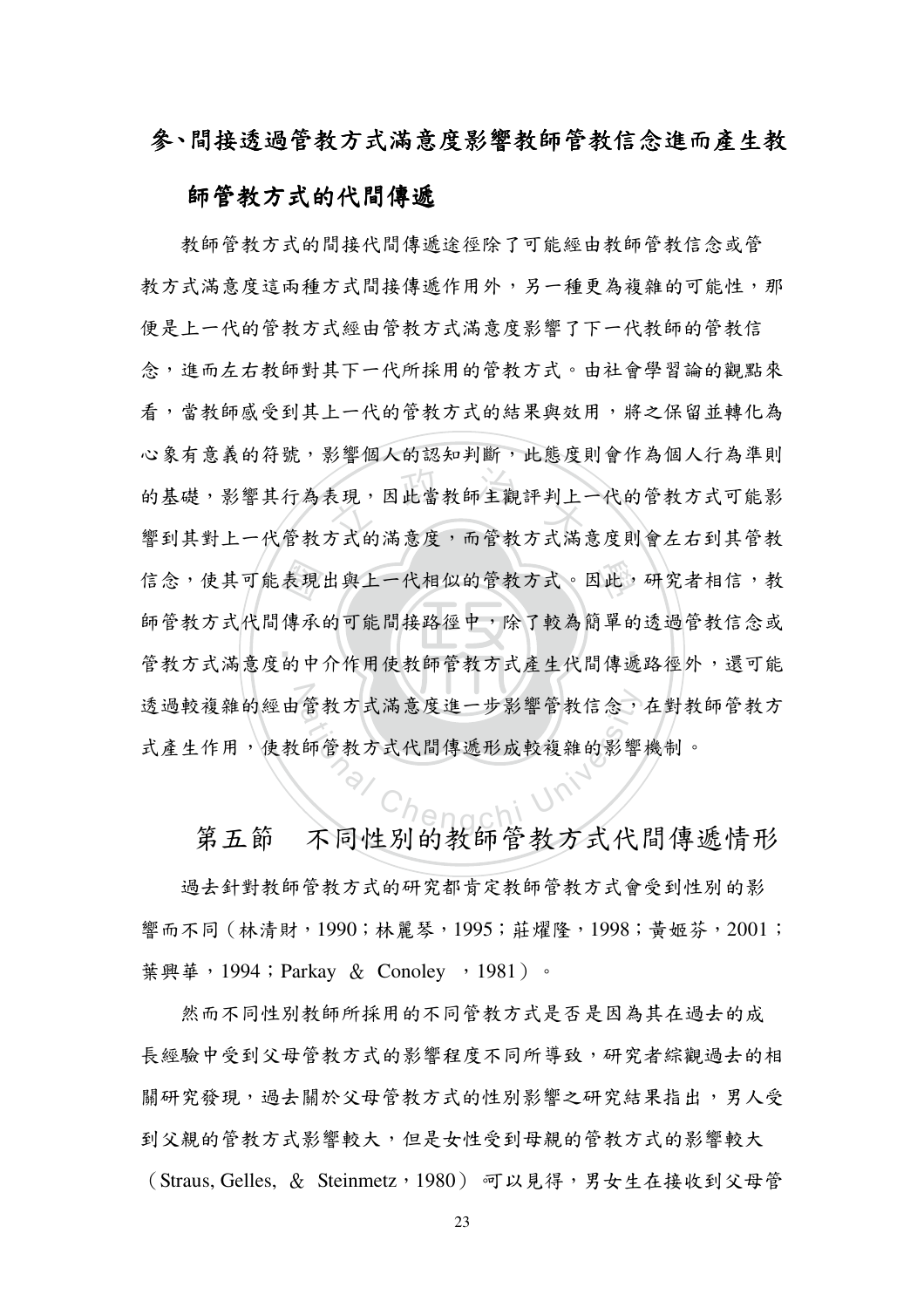教方式的影響可能會有所不同,是否男性教師受到父親的管教方式的影響 會大於母親管教方式的影響,同樣地,女性教師是否受到母親管教方式的 影響會大於父親管教方式的影響,是為研究者深感好奇之處。

則與具目身的官教方式有網者的<br><br><br><mark>的管教經驗,則其對下一代的</mark> 此外,也有部分研究結果指出,管教方式的代間傳遞現象似乎僅發生 在女性,對於男性樣本,此現象並不明顯,例如:Herrenkohl, Herrenkohl and Toedter (1983)就發現虐待性的管教方式與曾受到母親的虐待有關,但 與父親的虐待無關。Belsky, Jaffee, Sligo, Woodward and Silva (2005)的研究 發現亦指出,父親的受管教經驗與其他自身的管教方式無相關存在,但母 親過去的受管教經驗則與其自身的管教方式有顯著的相關存在,尤其當其 幼牛受到敦乡温暖式的官教經驗,則具對卜一代的官教方式小曾傾向温暖 敏感型的管教方式。

另外也有研究指出,代間傳遞現象的性別差異是因為男女生在受到上<br>管教方式的影響層面上有所不同,Grusec (1991)的研究即指出,對 一代管教方式的影響層面上有所不同, Grusec (1991) 的研究即指出, 對 於女生的秣本而言,外妥和母親在讀員、回領寺的官教力式上出現尚相關<br>
│ 男生的樣本,母親和外婆只有在回饋和。<br>Simons, Beaman, Conger, and Chao (199<br>教對女生的管教信念的影響大於男生; 的現象;但是對於男生的樣本,母親和外婆只有在回饋和懲罰的管教方式 上顯示顯著的相關。Simons, Beaman, Conger, and Chao (1992)研究結果則發 現父母的支持性官教對女生的官教信念的影響大於男生;但走父母親的嚴 厲管教則對於男生的管教信念的影響大於女生。

除此之外, Simons, Conger, Whitbeck, and Wu (1991)根據研究結果更進 一步詳細指出,母親的管教方式受到祖母的影響大於祖父。而且此研究亦 進一步發現上一代管教方式的傳遞,會因性別的不同 而有不同的中介傳遞機制,祖父母的管教方式對於母親嚴厲管教方式的代 間傳遞會透過人格的影響而傳遞。父親嚴厲管教的代間傳遞則是會透過管 教信念和人格的中介影響而傳遞。祖母的管教方式會影響到母親對待兒子 和女兒的管教方式规管教兒子的方式,但與父親管教女兒的方式無 關。母親對孩子的管教方式及父親對孩子的管教方式,與祖父的管教方式